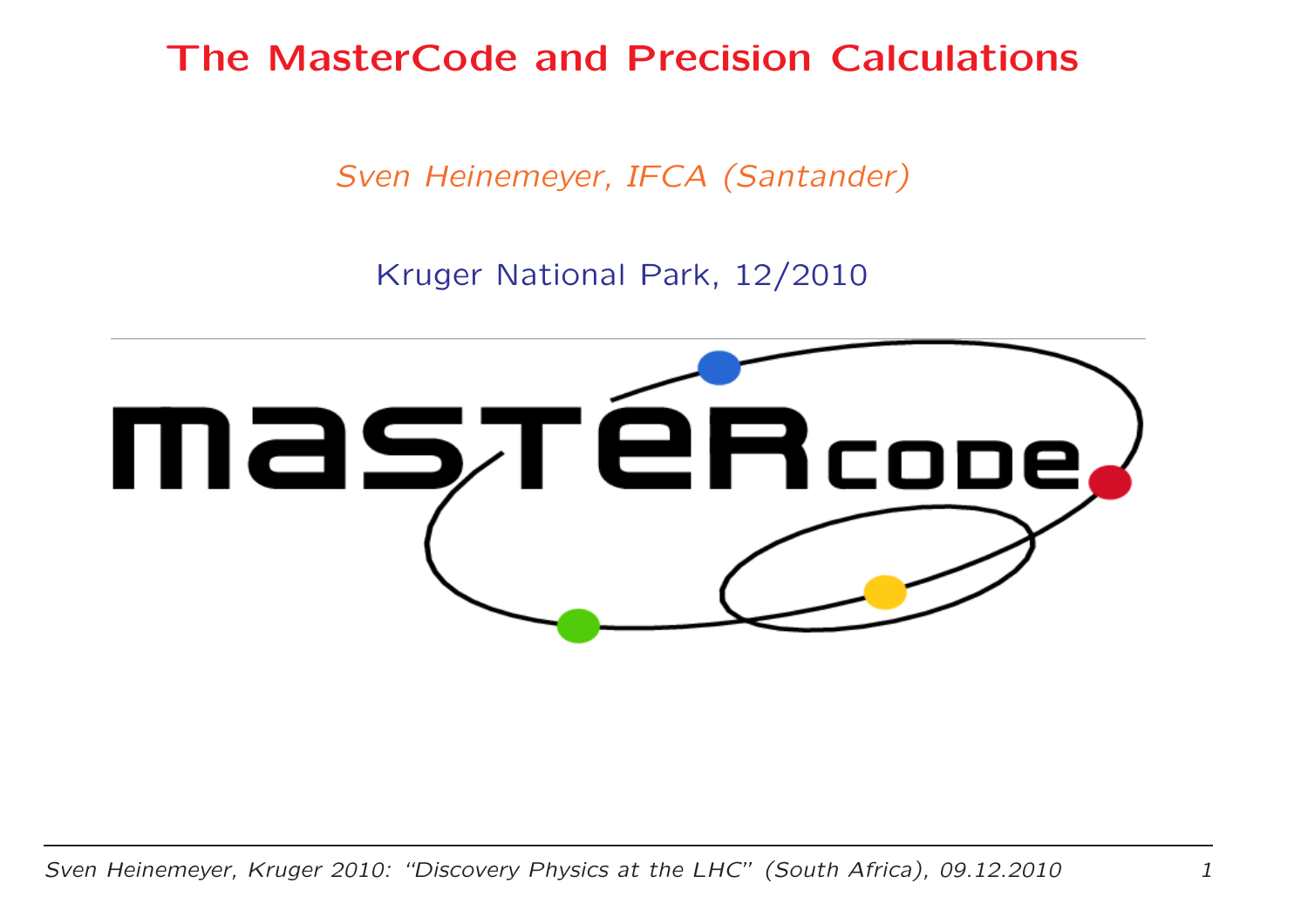Our tool:

#### The "MasterCode"



 $\Rightarrow$  collaborative effort of theorists and experimentalists<br>Experimentalists

[Buchmüller, Cavanaugh, De Roeck, Ellis, Flächer, Hahn, SH, Isidori, Olive, Paradisi,

Rogerson, Ronga, Weiglein]

#### Uber-code for the combination of different tools:

- $-$  Über-code original in Fortran, now re-written in C++
- tools are included as subroutines
- compatibility ensured by collaboration of authors of "MasterCode" and authors of "sub tools" /SLHA(2)
- $-$  sub-codes in Fortran or  $C++$
- ⇒ evaluate observables of one parameter point consistently<br>with various tools with various tools

cern.ch/mastercode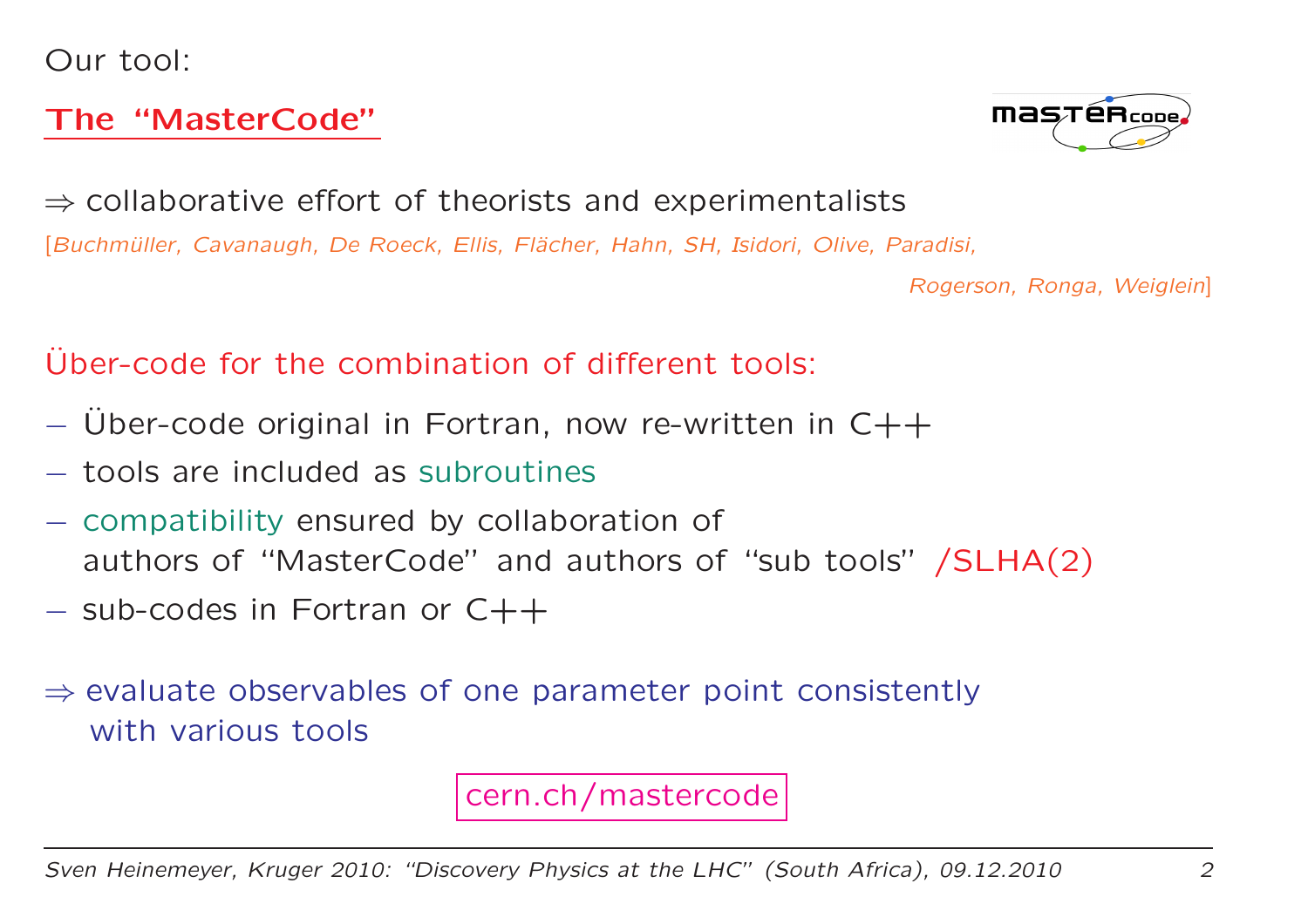#### Status of the "MasterCode":

- one model: (MFV) MSSM (see next section)
- tools included:
	- − *B*-physics observables [*SuFla*]
	- − more B-physics observables [SuperIso]
	- −− Higgs related observables,  $(g -2)$  $\mu$  [FeynHiggs]
	- −- Electroweak precision observables [FeynWZ (SUSYPope)]
	- −- Dark Matter observables [MicrOMEGAs, DarkSUSY]
	- −- for GUT scale models: RGE running [SoftSusy]
- $\Rightarrow$  all most-up-to-date codes on the market!
- $-$  added:  $\chi$ <sup>2</sup> analysis code [Minuit]
- currently being implemented:
	- − $-$  Higgs constraints (for  $\chi$  $2$  contributions  $\ldots$  ) [HiggsBounds]
- planned: inclusion of more tools / more models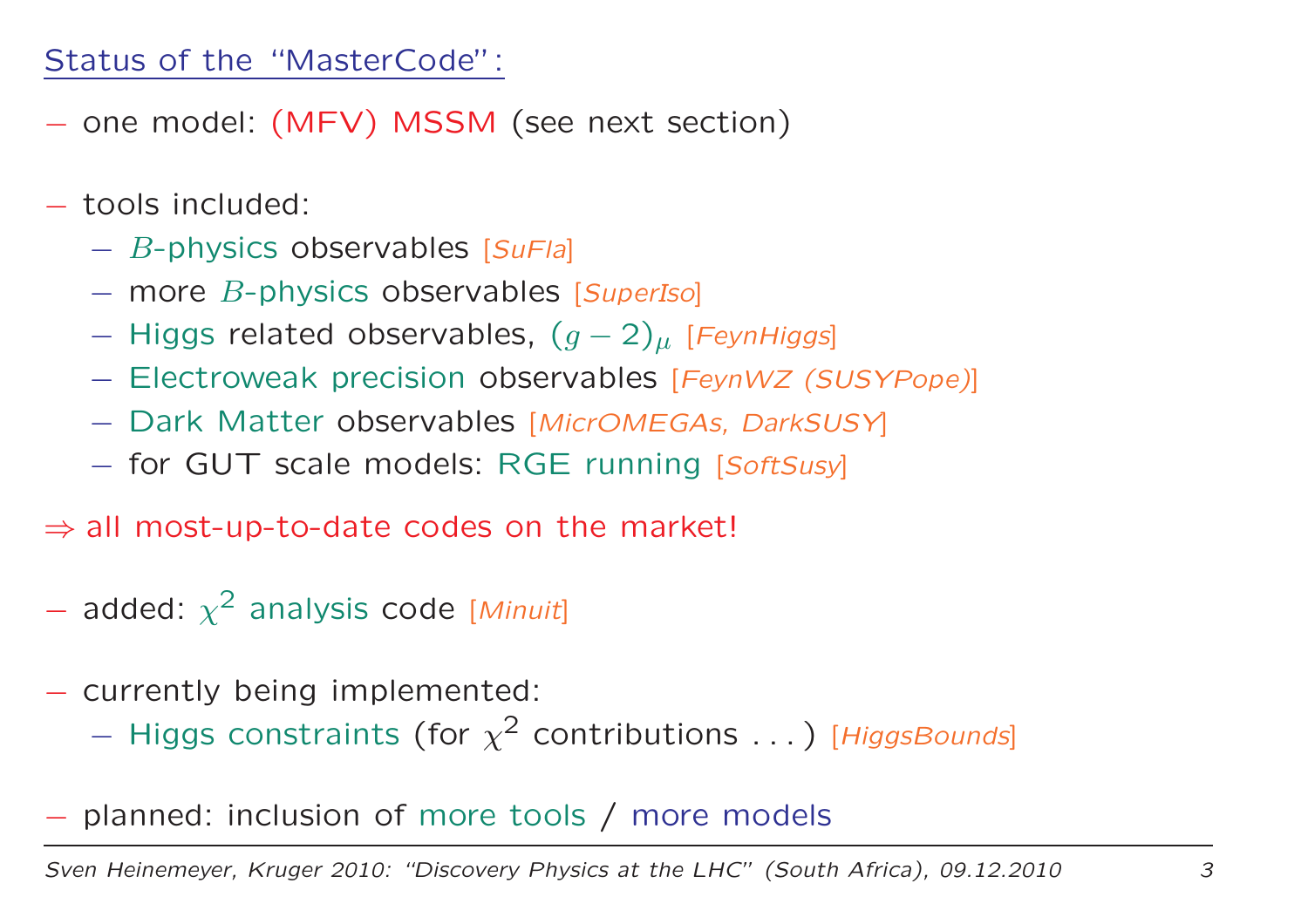#### Status of the "MasterCode":

- one model: (MFV) MSSM (see next section)
- tools included:
	- − *B*-physics observables [*SuFla*]
	- − more B-physics observables [SuperIso]
	- −− Higgs related observables,  $(g -2)$  $\mu$  [FeynHiggs]
	- −- Electroweak precision observables [FeynWZ (SUSYPope)]
	- −- Dark Matter observables [MicrOMEGAs, DarkSUSY]
	- −- for GUT scale models: RGE running [SoftSusy]
- $\Rightarrow$  all most-up-to-date codes on the market!

 $\Rightarrow$  crucial for precision!

- $-$  added:  $\chi$ <sup>2</sup> analysis code [Minuit]
- currently being implemented:
	- − $-$  Higgs constraints (for  $\chi$  $2$  contributions  $\ldots$  ) [HiggsBounds]
- planned: inclusion of more tools / more models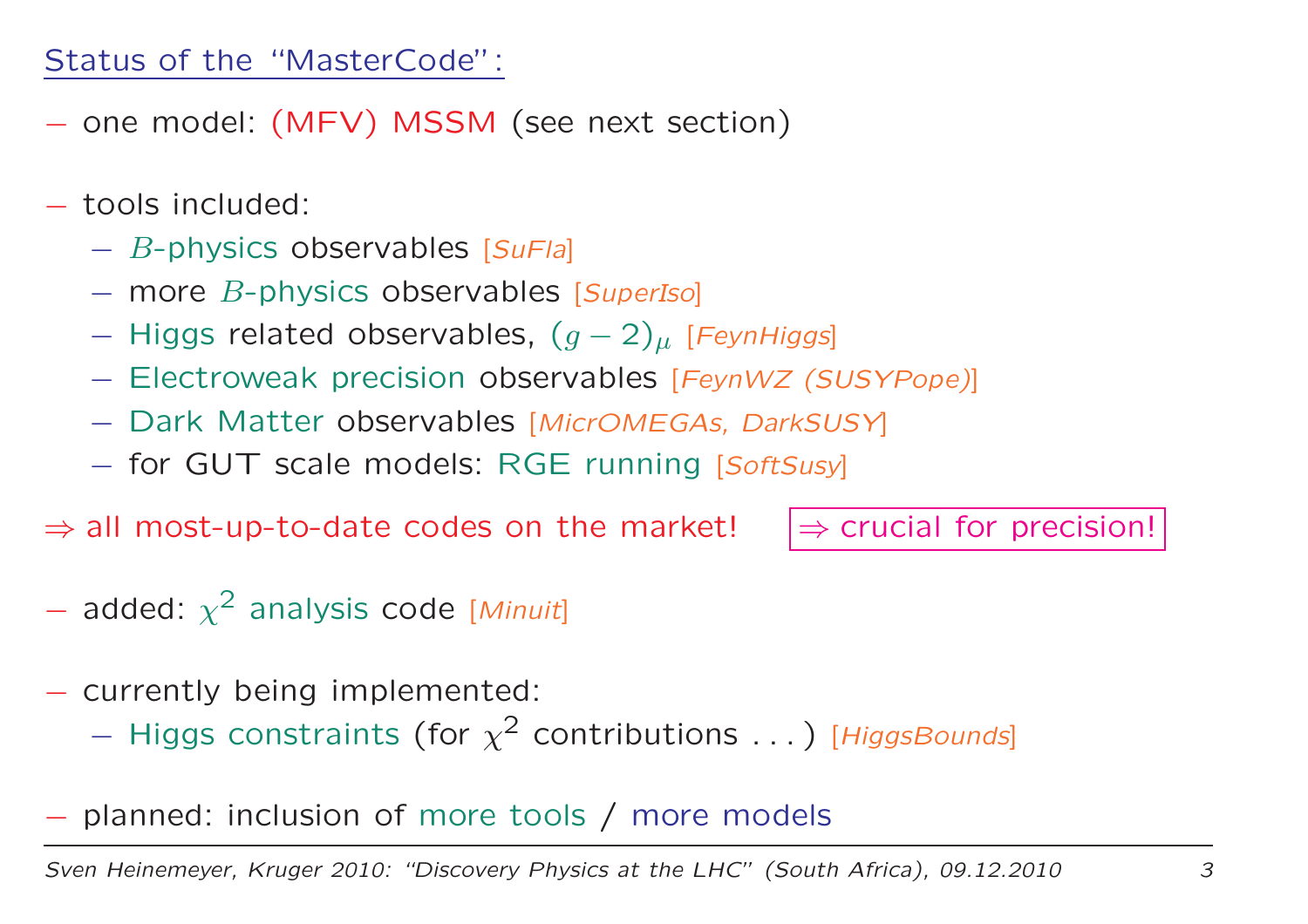(Some) Electroweak precision observables in the MasterCod e

- $(\rightarrow$  as for blue band analysis, except  $\Gamma_W$ )
- 1.  $M_W$  (LEP/Tevatron)
- 2.  $A^e_1$  LR $_{\mathsf{R}}$  (SLD)
- 3.  $A^b_{\mathsf{F}}$  FB $_{\mathsf{B}}$  (LEP)
- 4.  $A^c_{\mathsf{r}}$  FB $_{\mathsf{B}}$  (LEP)
- 5.  $A_{\mathsf{FB}}^l$
- 6.  $A_{\pmb{b}}, A_{\pmb{c}}$
- $7. \ \ R_b, R_c$
- 8.  $\sigma_{\rm b}^0$ had

# $\Rightarrow$  largest impact: (1), (2), (3)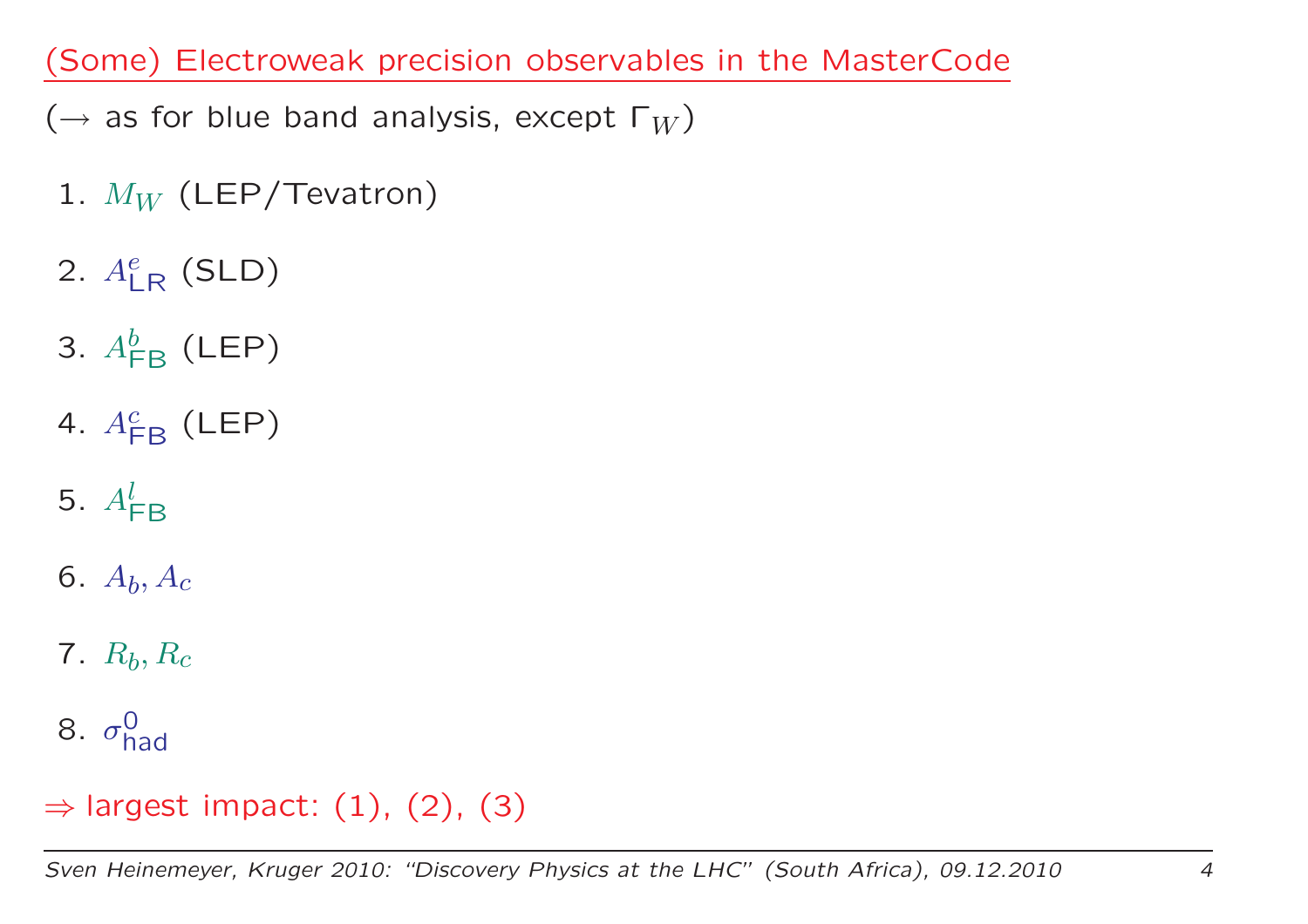(Some)  $B/K$  physics observables in the MasterCode

- $1. \, \, \mathsf{BR}(b \rightarrow s \gamma) \, \, \mathsf{(MSSM/SM)}$
- 2. BR $(B_s \rightarrow$  $\rightarrow \mu^+\mu^-)$
- 3.  $\Delta M_s$
- 4. R $(\Delta M_s/\Delta M_d)$
- 5. BR $(B_u \rightarrow \tau \nu_\tau)$  (MSSM/SM)
- 6. BR $(B \to X_x \ell^+ \ell^-)$
- 7. BR $(K \to \ell \nu)$  (MSSM/SM)
- 8. BR $(\Delta M_K)$  (MSSM/SM)
- $\Rightarrow$  largest impact: (1) and (2)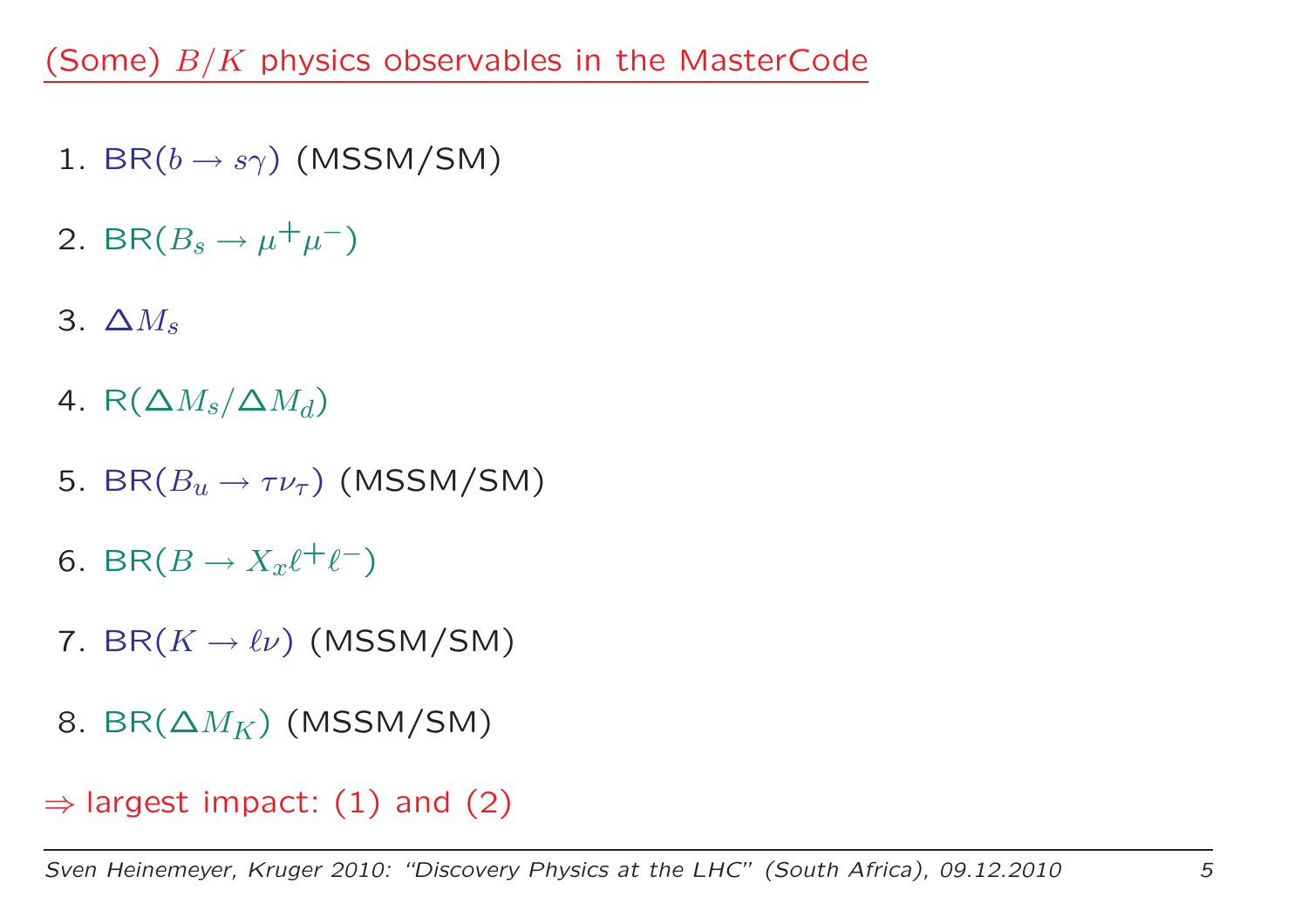$-$  anomalous magnetic moment of the muon:  $(g -2)$  $\mu$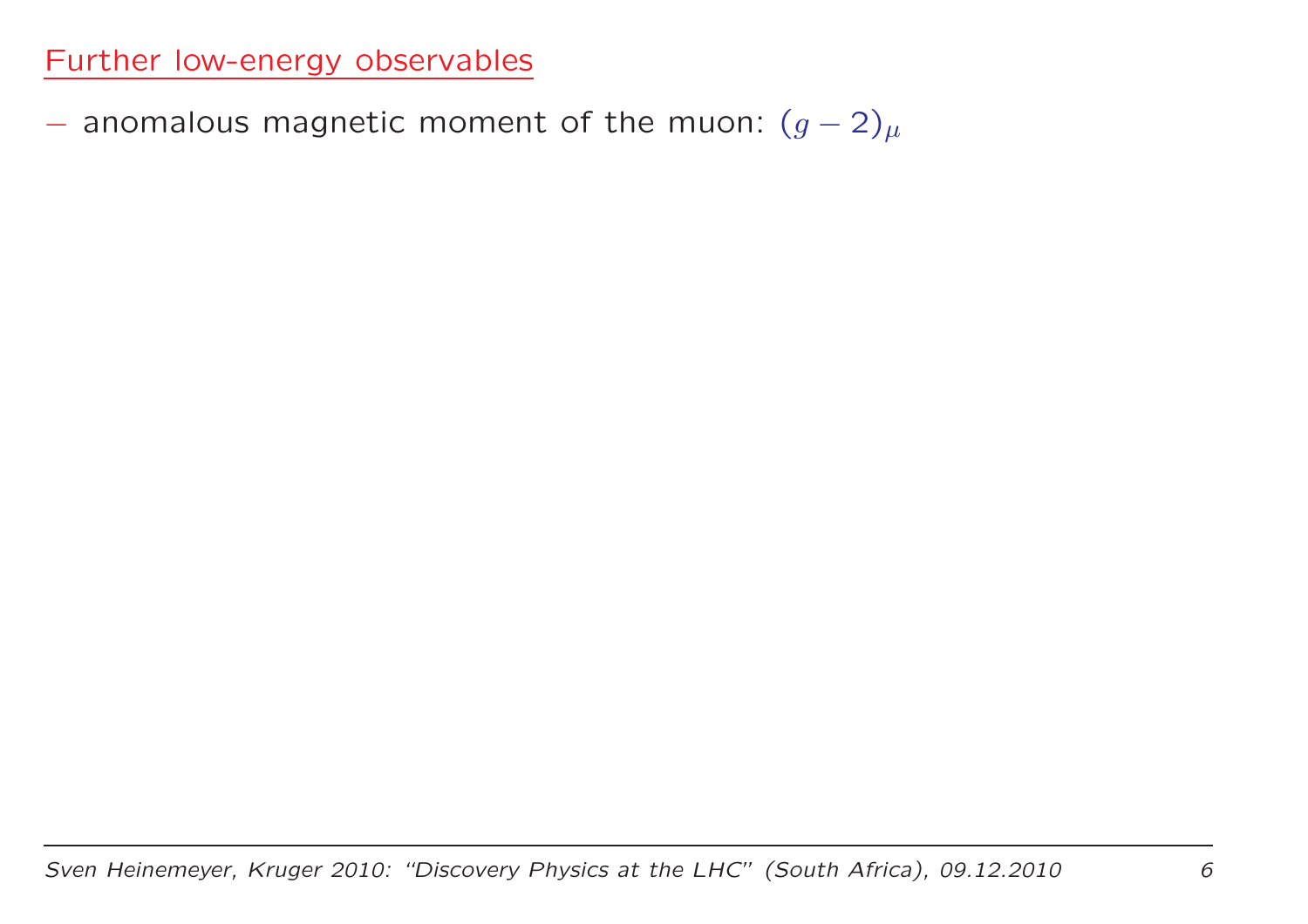$-$  anomalous magnetic moment of the muon:  $(g -2)$  $\mu$ 

Higgs physics observables in the MasterCode

- $-$  lightest Higgs mass:  $M_h$  $\Leftarrow$  more details in a moment
- effective mixing angle:  $\alpha_{\text{eff}}$ , especially for sin<sup>2</sup>  $^{2}(\beta$  $-\alpha_{\sf eff}$ )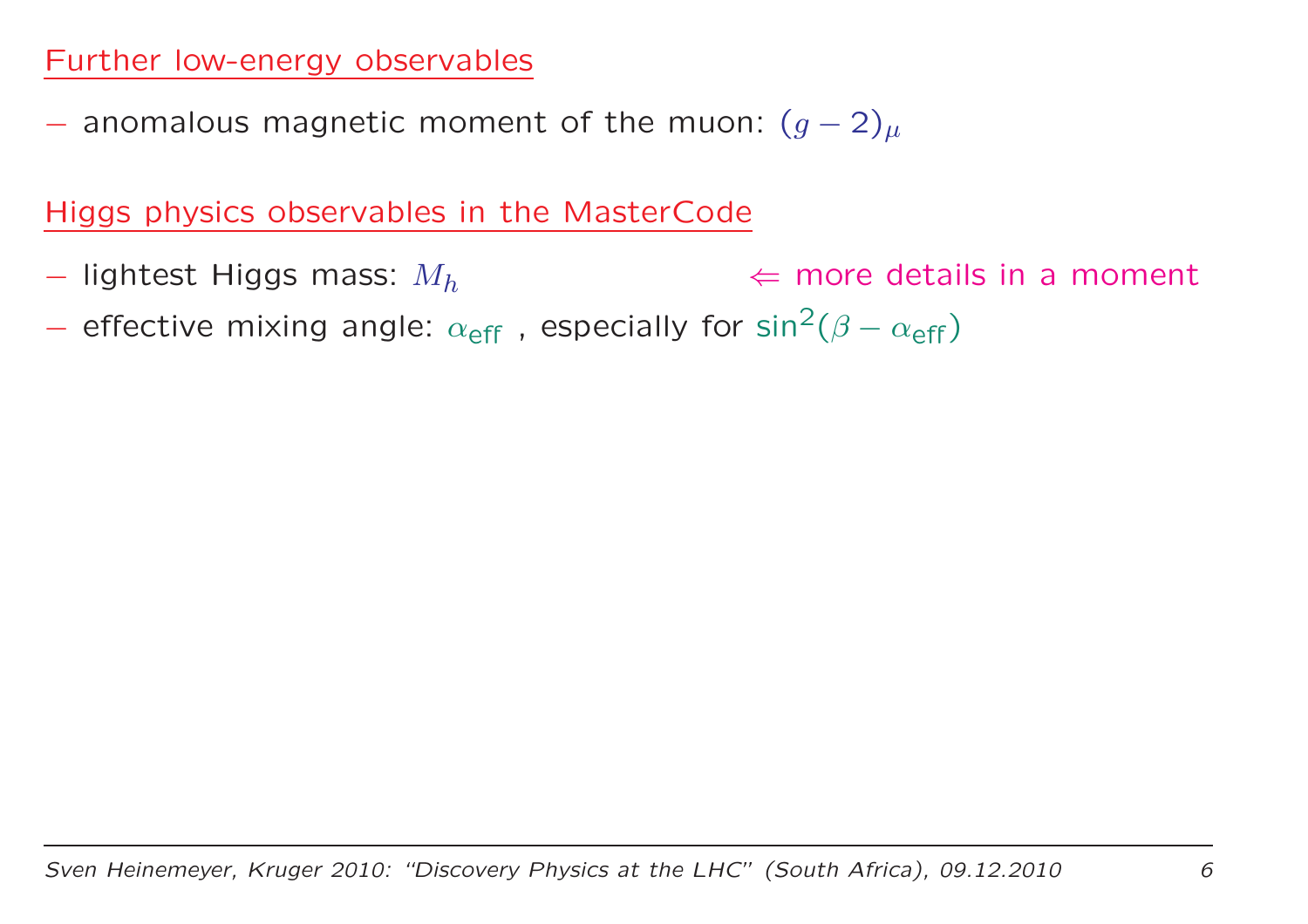$-$  anomalous magnetic moment of the muon:  $(g -2)$  $\mu$ 

Higgs physics observables in the MasterCode

- $-$  lightest Higgs mass:  $M_h$  $\Leftarrow$  more details in a moment
- effective mixing angle:  $\alpha_{\text{eff}}$ , especially for sin<sup>2</sup>  $^{2}(\beta$  $-\alpha_{\sf eff}$ )

Dark Matter observables in the MasterCode

- $-$  CDM density:  $\Omega_{\chi} h^2$
- Direct detection cross section:  $\sigma^{\rm SI}_{p}$  $\,p$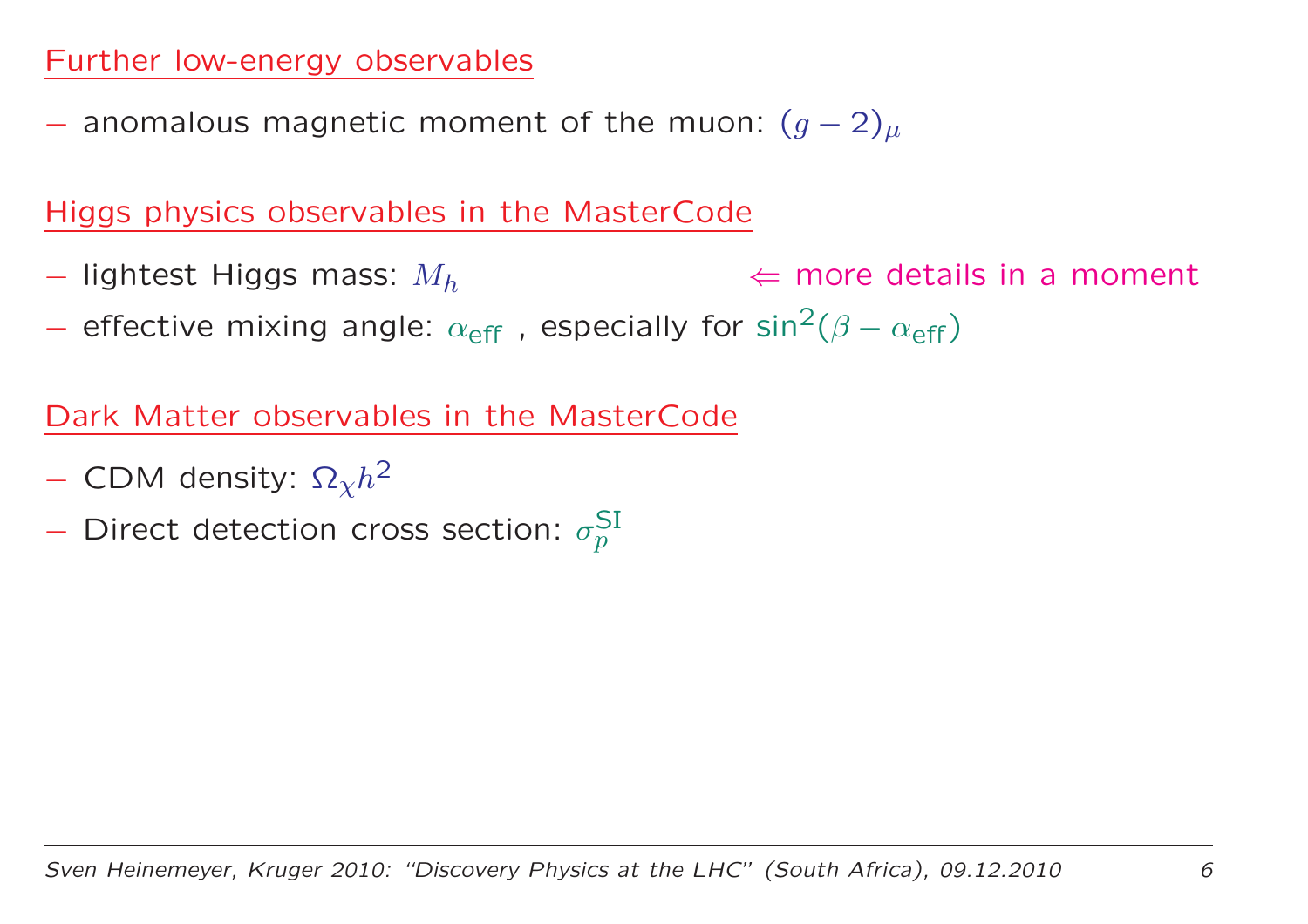$-$  anomalous magnetic moment of the muon:  $(g -2)$  $\mu$ 

Higgs physics observables in the MasterCode

- $-$  lightest Higgs mass:  $M_h$  $\Leftarrow$  more details in a moment
- effective mixing angle:  $\alpha_{\text{eff}}$ , especially for sin<sup>2</sup>  $^{2}(\beta$  $-\alpha_{\sf eff}$ )

Dark Matter observables in the MasterCode

- $-$  CDM density:  $\Omega_{\chi} h^2$
- Direct detection cross section:  $\sigma^{\rm SI}_{p}$  $\,p$

#### SM parameters

- $-$  top mass:  $m_t$
- $−Z$  boson mass:  $M_{\bar{Z}}$
- $-$  hadronic contribution to fine structure constant:  $\Delta\alpha_{\text{had}}$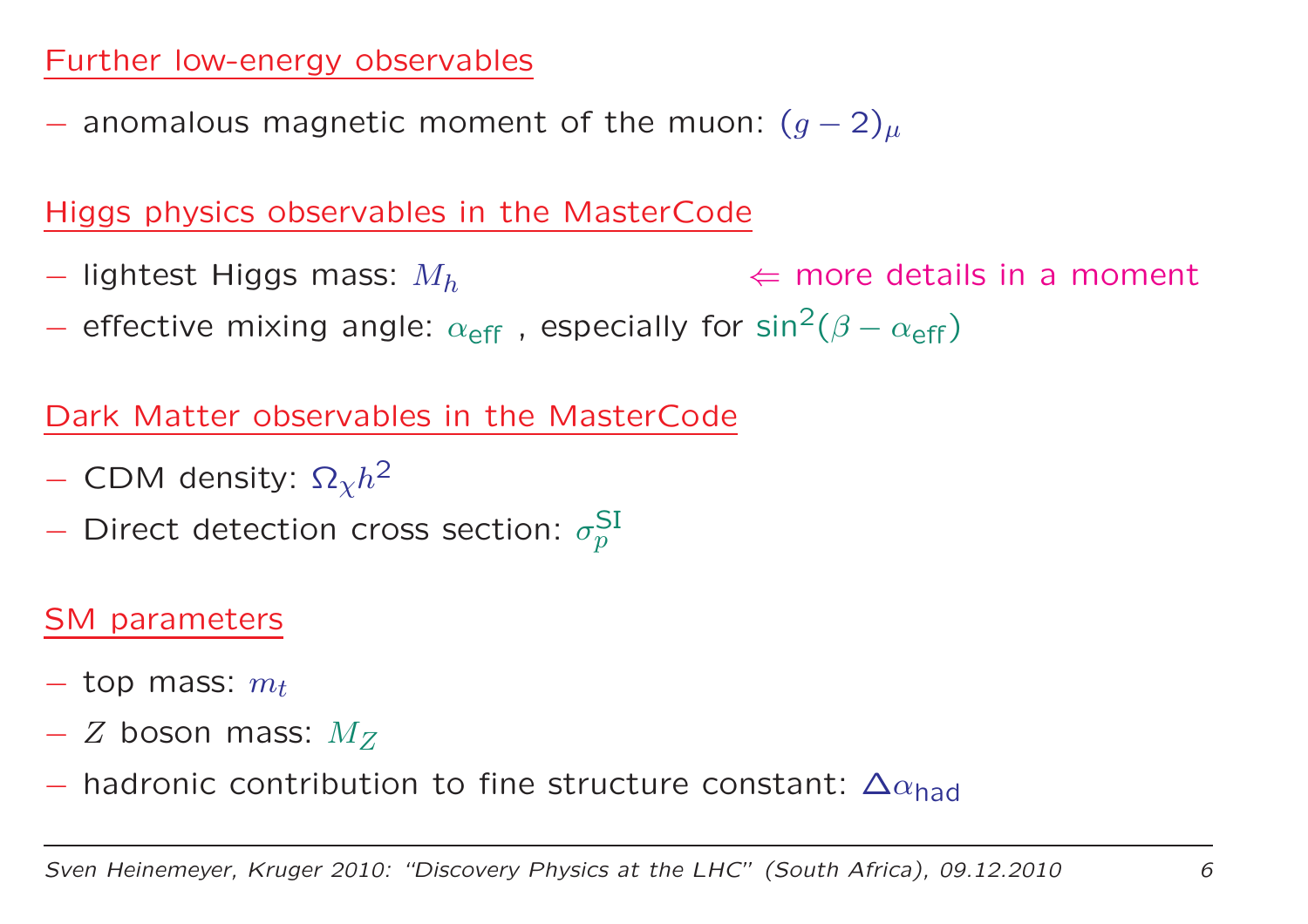Enlarged Higgs sector: Two Higgs doublets

$$
H_1 = \begin{pmatrix} H_1^1 \\ H_1^2 \end{pmatrix} = \begin{pmatrix} v_1 + (\phi_1 + i\chi_1)/\sqrt{2} \\ \phi_1^- \end{pmatrix}
$$

$$
H_2 = \begin{pmatrix} H_2^1 \\ H_2^2 \end{pmatrix} = \begin{pmatrix} \phi_2^+ \\ v_2 + (\phi_2 + i\chi_2)/\sqrt{2} \end{pmatrix}
$$

 $V=m$ 2 $^{2}_{1}H_{1}\bar{H}_{1}+m$ 2 $\frac{2}{2}H_2\bar{H}_2-m$ 2 $\frac{2}{12}(\epsilon_{ab}H_1^a)$  $^a_1H^b_2$  2 $\frac{1}{2} + h.c.$ 

$$
+\frac{g^{\prime 2}+g^2}{8}(H_1\bar{H}_1-H_2\bar{H}_2)^2+\frac{g^2}{2}|H_1\bar{H}_2|^2
$$

gauge couplings, in contrast to SM

physical states:  $h^{\mathsf{O}}, H^{\mathsf{O}}, A^{\mathsf{O}}, H^{\pm}$ 

Goldstone bosons:  $G^\mathbf{0}, G^\pm$ 

Input parameters: (to be determined experimentally)

$$
\tan \beta = \frac{v_2}{v_1}, \qquad M_A^2 = -m_{12}^2(\tan \beta + \cot \beta)
$$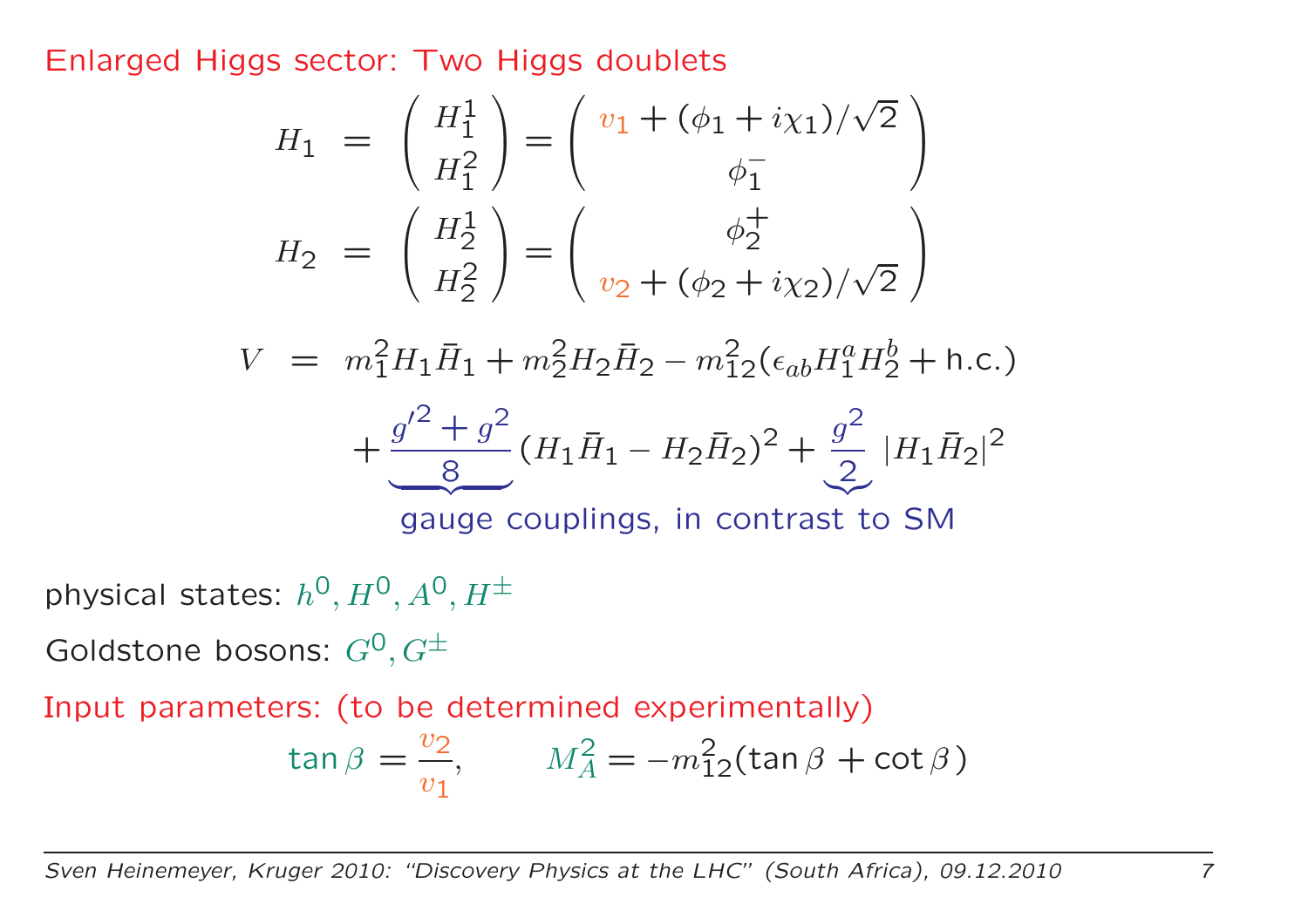Enlarged Higgs sector: Two Higgs doublets with  ${\cal{CP}}$  violation

$$
H_1 = \begin{pmatrix} H_1^1 \\ H_1^2 \end{pmatrix} = \begin{pmatrix} v_1 + (\phi_1 + i\chi_1)/\sqrt{2} \\ \phi_1^- \end{pmatrix}
$$

$$
H_2 = \begin{pmatrix} H_2^1 \\ H_2^2 \end{pmatrix} = \begin{pmatrix} \phi_2^+ \\ v_2 + (\phi_2 + i\chi_2)/\sqrt{2} \end{pmatrix} e^{i\xi}
$$

 $V=m$ 2 $^{2}_{1}H_{1}\bar{H}_{1}+m$ 2 $\frac{2}{2}H_2\bar{H}_2-m$ 2 $\frac{2}{12}(\epsilon_{ab}H_1^a)$  $^a_1H^b_2$  2 $\frac{1}{2} + h.c.$ 

$$
+\frac{g'^2+g^2}{8}(H_1\bar{H}_1-H_2\bar{H}_2)^2+\frac{g^2}{2}|H_1\bar{H}_2|^2
$$

gauge couplings, in contrast to SM

physical states:  $h^{\mathsf{O}}, H^{\mathsf{O}}, A^{\mathsf{O}}, H^{\pm}$ 

2  ${\cal{CP}}$ -violating phases:  $\xi$ , arg $(m_{12}) \Rightarrow$  can be set/rotated to zero

Input parameters: (to be determined experimentally)

$$
\tan \beta = \frac{v_2}{v_1}, \qquad M_{H^{\pm}}^2
$$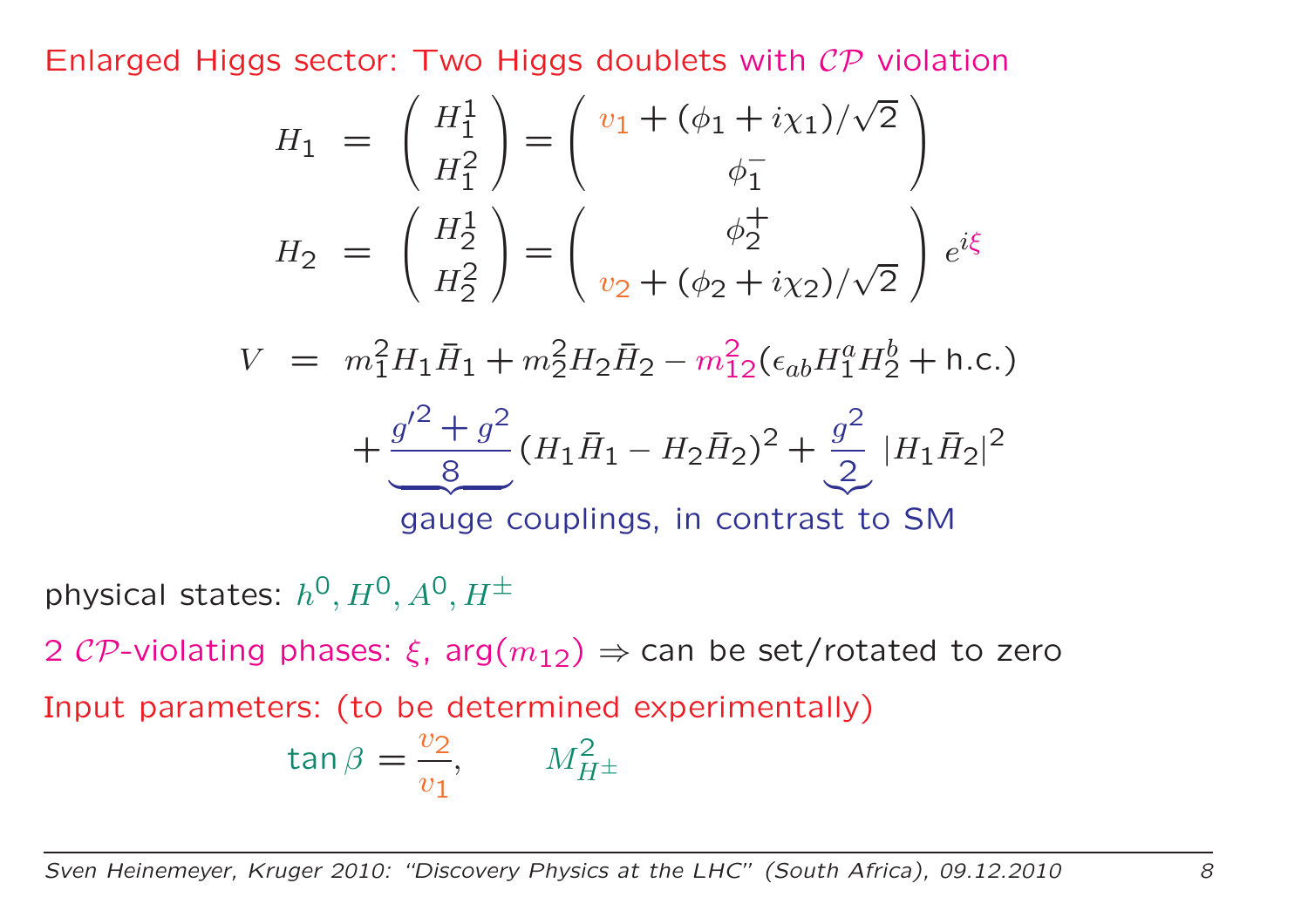$$
\begin{pmatrix}\nH^0 \\
h^0\n\end{pmatrix} = \begin{pmatrix}\n\cos \alpha & \sin \alpha \\
-\sin \alpha & \cos \alpha\n\end{pmatrix}\begin{pmatrix}\n\phi_1^0 \\
\phi_2^0\n\end{pmatrix} \quad \tan(2\alpha) = \tan(2\beta)\frac{M_A^2 + M_Z^2}{M_A^2 - M_Z^2}
$$
\n
$$
\begin{pmatrix}\nG^0 \\
A^0\n\end{pmatrix} = \begin{pmatrix}\n\cos \beta & \sin \beta \\
-\sin \beta & \cos \beta\n\end{pmatrix}\begin{pmatrix}\n\chi_1^0 \\
\chi_2^0\n\end{pmatrix}, \quad \begin{pmatrix}\nG^{\pm} \\
H^{\pm}\n\end{pmatrix} = \begin{pmatrix}\n\cos \beta & \sin \beta \\
-\sin \beta & \cos \beta\n\end{pmatrix}\begin{pmatrix}\n\phi_1^{\pm} \\
\phi_2^{\pm}\n\end{pmatrix}
$$

Three Goldstone bosons (as in SM):  $G^0$ ,  $G^{\pm}$ 

- −→ $\rightarrow$  longitudinal components of  $W^\pm$ ,  $Z$
- $\Rightarrow$  Five physical states:  $h^0, H^0, A^0, H^\pm$ 
	- $h$ ,  $H$ : neutral,  ${\cal{CP}}$ -even,  $A^{{\sf O}}$ : neutral,  ${\cal{CP}}$ -odd,  $H^\pm$ : charged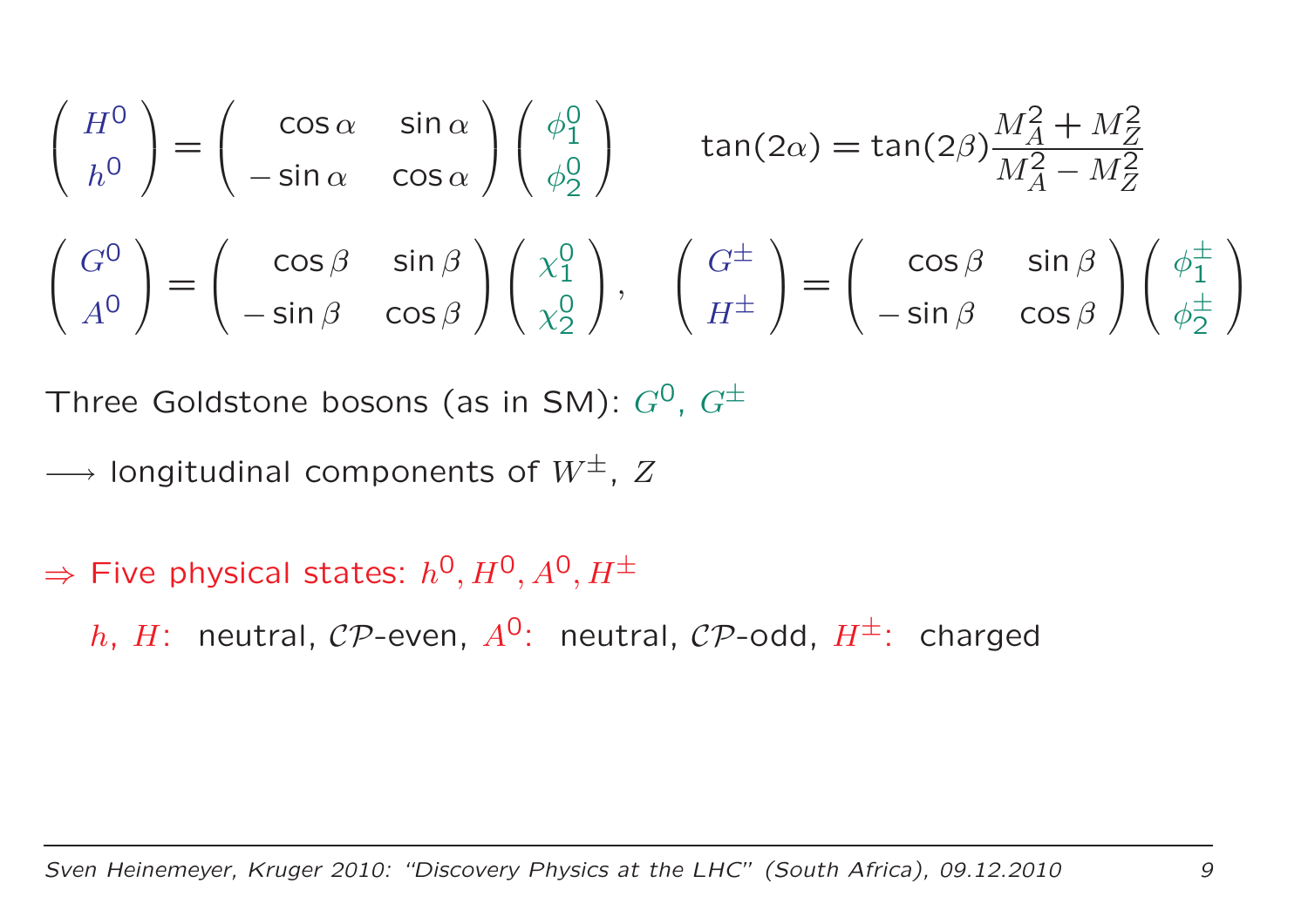$$
\begin{pmatrix}\nH^0 \\
h^0\n\end{pmatrix} = \begin{pmatrix}\n\cos \alpha & \sin \alpha \\
-\sin \alpha & \cos \alpha\n\end{pmatrix} \begin{pmatrix}\n\phi_1^0 \\
\phi_2^0\n\end{pmatrix} \quad \tan(2\alpha) = \tan(2\beta) \frac{M_A^2 + M_Z^2}{M_A^2 - M_Z^2}
$$
\n
$$
\begin{pmatrix}\nG^0 \\
A^0\n\end{pmatrix} = \begin{pmatrix}\n\cos \beta & \sin \beta \\
-\sin \beta & \cos \beta\n\end{pmatrix} \begin{pmatrix}\n\chi_1^0 \\
\chi_2^0\n\end{pmatrix}, \quad \begin{pmatrix}\nG^{\pm} \\
H^{\pm}\n\end{pmatrix} = \begin{pmatrix}\n\cos \beta & \sin \beta \\
-\sin \beta & \cos \beta\n\end{pmatrix} \begin{pmatrix}\n\phi_1^{\pm} \\
\phi_2^{\pm}\n\end{pmatrix}
$$

Three Goldstone bosons (as in SM):  $G^0$ ,  $G^{\pm}$ 

- −→ $\rightarrow$  longitudinal components of  $W^\pm$ ,  $Z$
- $\Rightarrow$  Five physical states:  $h^0, H^0, A^0, H^\pm$ 
	- $h$ ,  $H$ : neutral,  ${\cal{CP}}$ -even,  $A^{{\sf O}}$ : neutral,  ${\cal{CP}}$ -odd,  $H^\pm$ : charged

 $\Rightarrow m_h,~m_H,$  mixing angle  $\alpha,~m_{\sf H^{\pm}}$ : no free parameters, can be predicted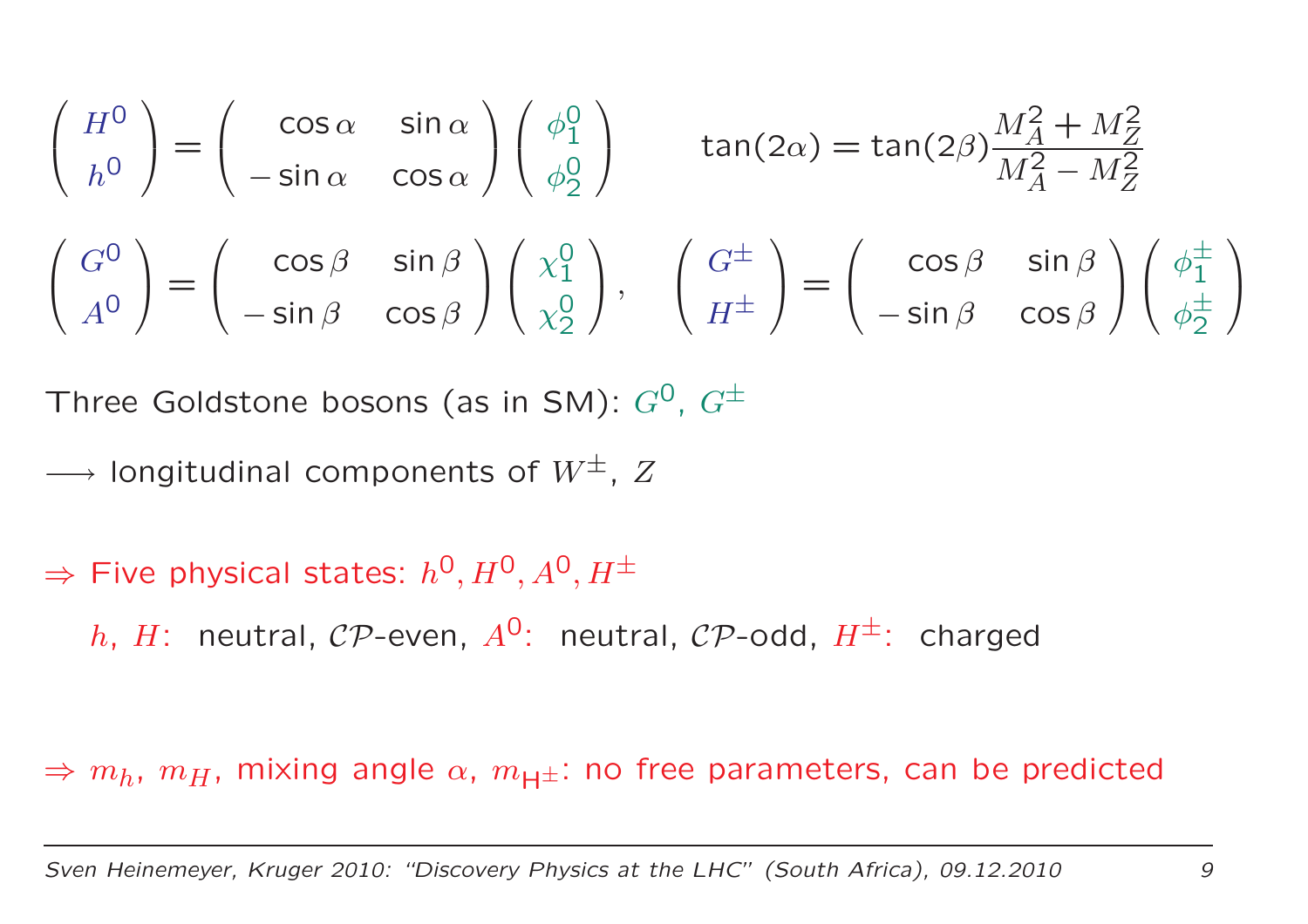Predictions for  $m_h, \ m_H$  from diagonalization of tree-level mass matrix:

 $\phi_1$  $_1 - \phi_2$  basis:

$$
M_{\text{Higgs}}^{2,\text{tree}} = \begin{pmatrix} m_{\phi_1}^2 & m_{\phi_1 \phi_2}^2 \\ m_{\phi_1 \phi_2}^2 & m_{\phi_2}^2 \end{pmatrix} =
$$
  

$$
\begin{pmatrix} M_A^2 \sin^2 \beta + M_Z^2 \cos^2 \beta & -(M_A^2 + M_Z^2) \sin \beta \cos \beta \\ -(M_A^2 + M_Z^2) \sin \beta \cos \beta & M_A^2 \cos^2 \beta + M_Z^2 \sin^2 \beta \end{pmatrix}
$$
  

$$
\begin{pmatrix} \omega_{\text{H}}^{2,\text{tree}} & 0 \\ 0 & m_h^{2,\text{tree}} \end{pmatrix}
$$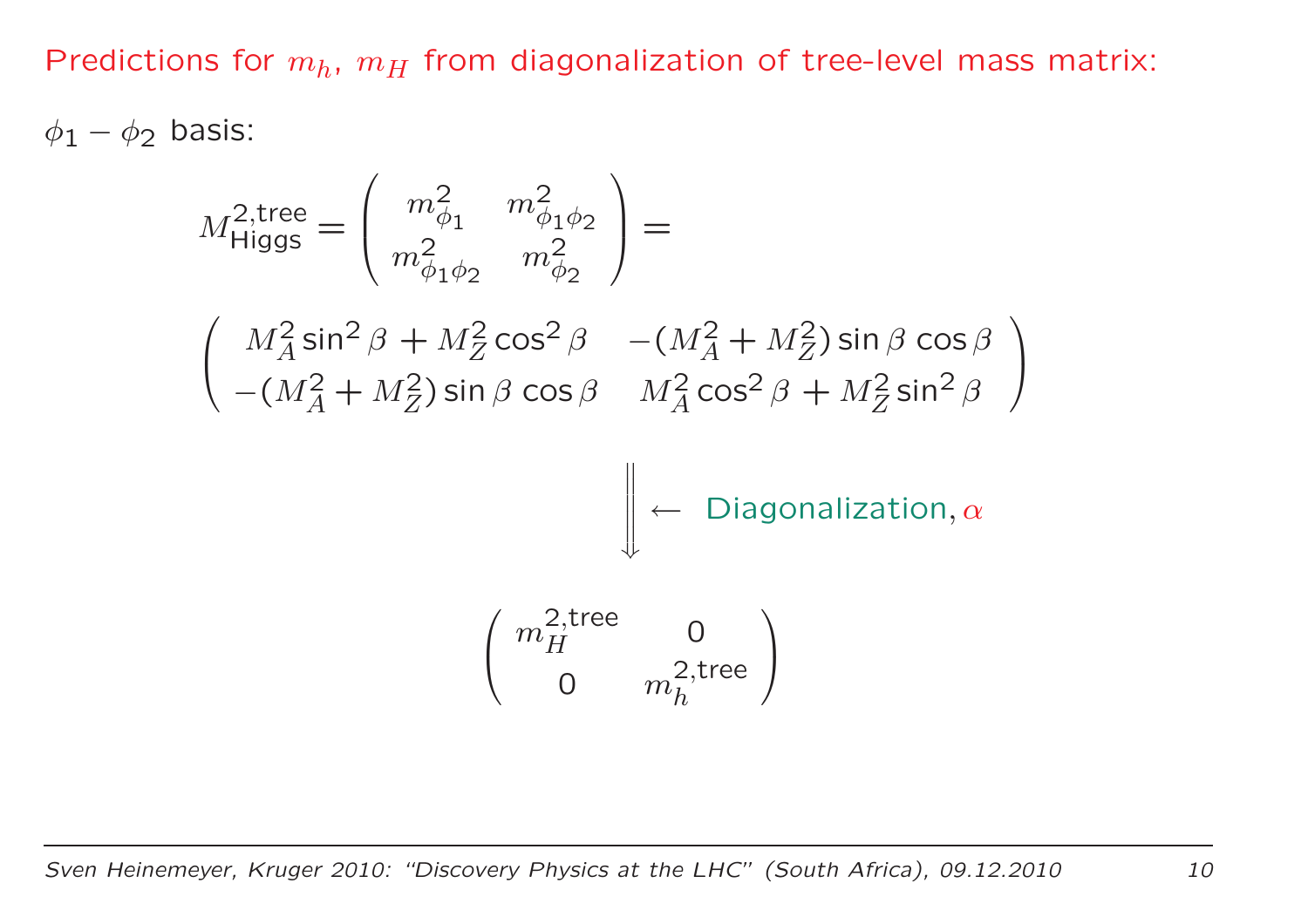Tree-level result for  $m_h$ ,  $m_H$ :

$$
m_{H,h}^2 = \frac{1}{2} \left[ M_A^2 + M_Z^2 \pm \sqrt{(M_A^2 + M_Z^2)^2 - 4M_Z^2 M_A^2 \cos^2 2\beta} \right]
$$

 $\Rightarrow m_h \leq M_Z$  at tree level

 $\Rightarrow$  Light Higgs boson  $h$  required in SUSY

Measurement of  $m_h$ , Higgs couplings

 $\Rightarrow$  test of the theory (more directly than in SM)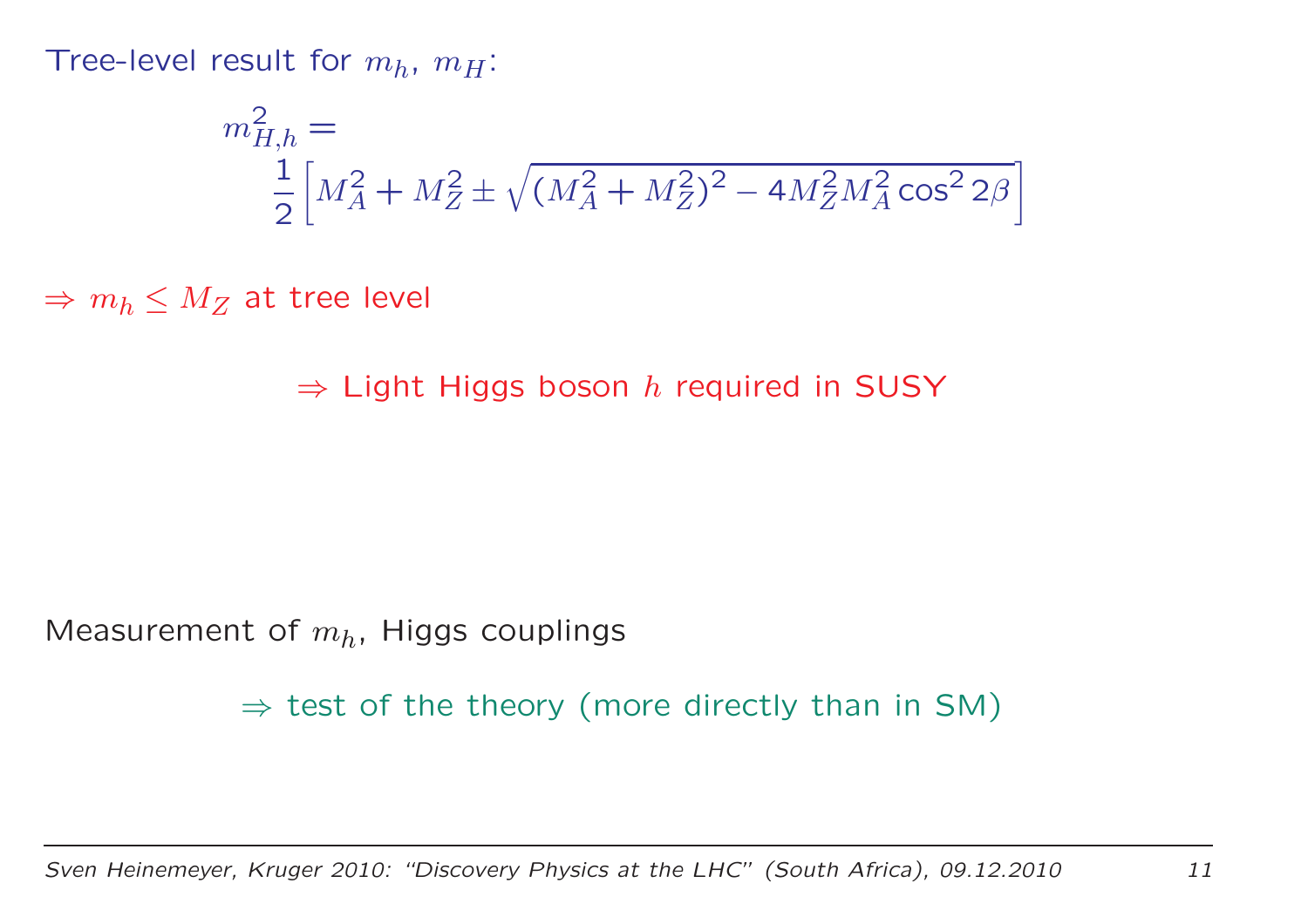### MSSM predicts upper bound on  $M_h$ :

tree-level bound:  $m_h < M_Z$ , excluded by LEP Higgs searches!

Large radiative corrections:

Yukawa couplings:  $\frac{\text{e}}{2M}$  $\frac{{\rm e}\,m_t}{2M_W s_{\rm W}},$ e $\,m$ 2 $\frac{C m_t}{M_W s_W}$ , ...

 $\Rightarrow$  Dominant one-loop corrections:  $\Delta M_h^2$  $g_h^2\sim G_\mu m_t^4$  $\frac{4}{t}$  log  $\left(\frac{m}{t}\right)$  ${\tilde t}_1$  $m \$  $\tilde t_2$  $m<sub>1</sub><sup>2</sup>$  $\left(\frac{n_{\tilde{t}_2}}{2}\right)$ 

> The MSSM Higgs sector is connected to all other sector via loop corrections (especially to the scalar top sector)

Present status of  $M_h$  prediction in the MSSM:

Complete 1-loop and 'almost complete' 2-loop and very leading 3-loop result available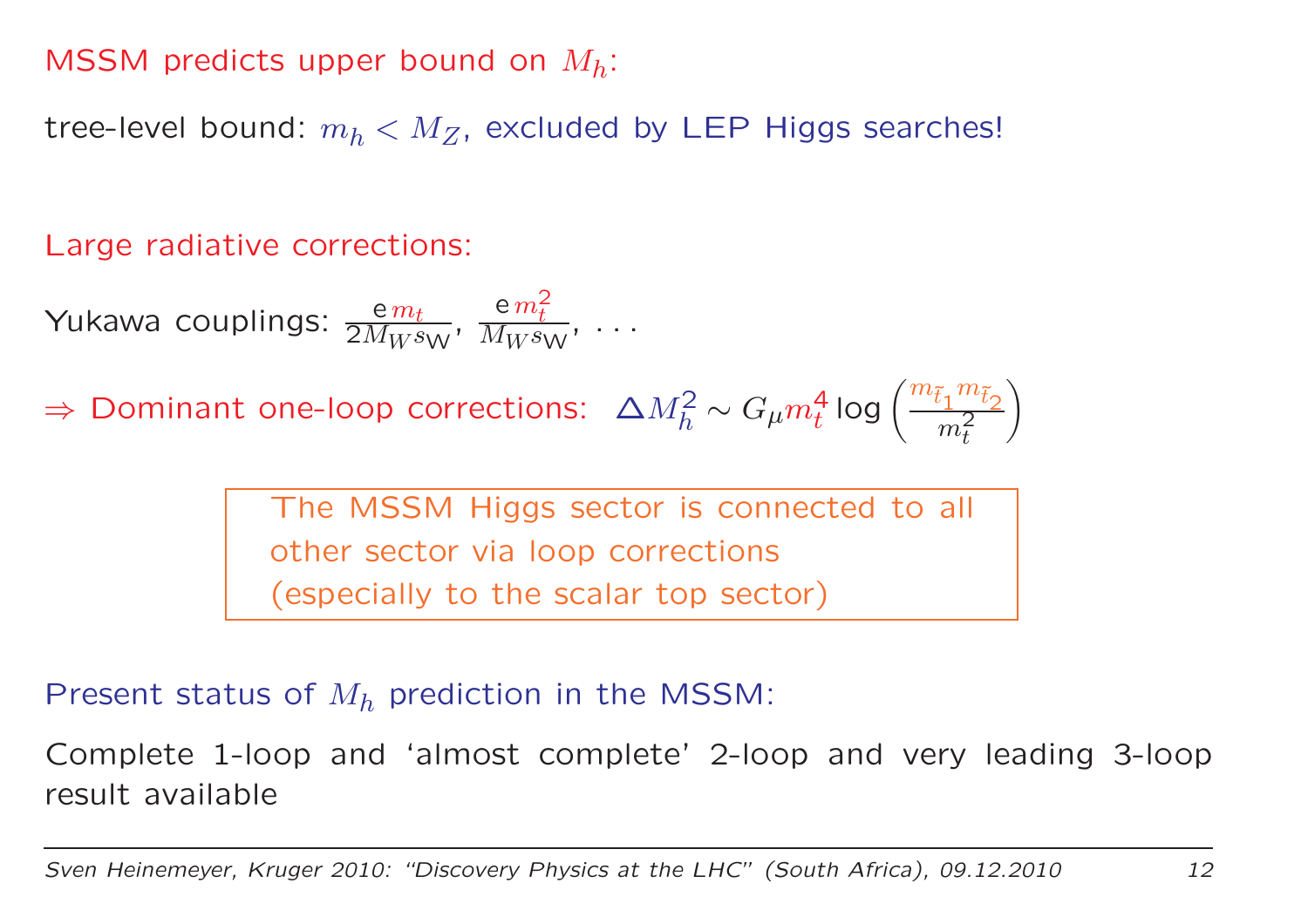#### Excursion: Higgs mass calculations

#### What is <sup>a</sup> mass

Definition: The mass of <sup>a</sup> particle is the pole of the propagator Example: scalar particle

Propagator:

$$
\frac{i}{q^2-m^2}
$$

 $\, q \,$  $\overline{m}$  $2$ : four-momentum squared  $2:$  constant in the Lagrangian

If one chooses  $q$  $2=m^2$  then the propagator has a pole. This  $q^\angle$  is then the r  $2$  is then the mass of the particle.

⇒ Pole of the propagator corresponds to zeroth of the inverse propagator. Inverse propagator:

$$
-i(q^2-m^2)
$$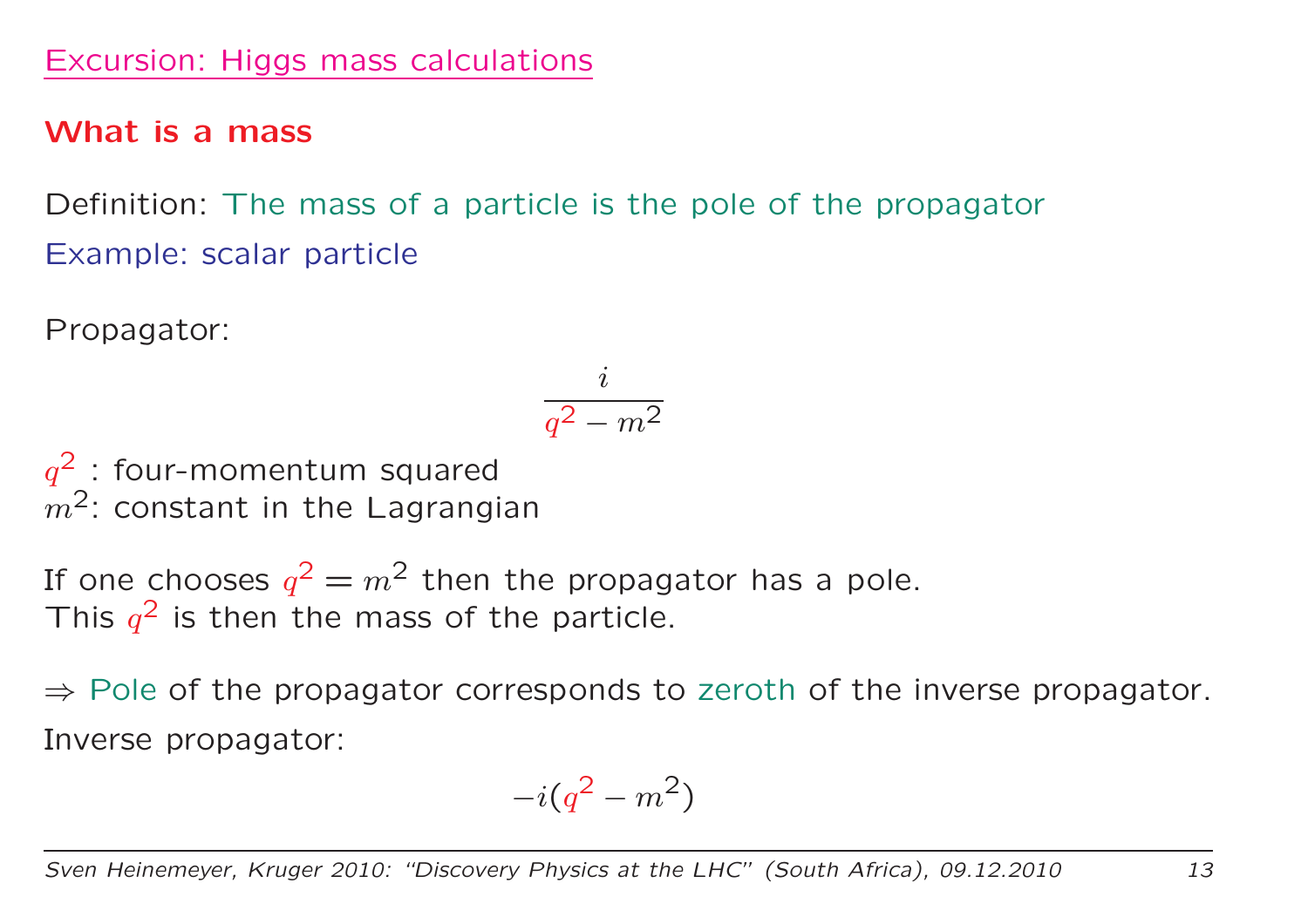#### Problem: quantum corrections



Inverse propagator:

$$
-i(q^2 - m^2) \quad \longrightarrow \quad -i\left(q^2 - m^2 + \hat{\Sigma}_h(q^2)\right)
$$

 $\widehat{\mathbf{\Sigma}}_h(q)$ 2<sup>2</sup>): renormalized Higgs self-energy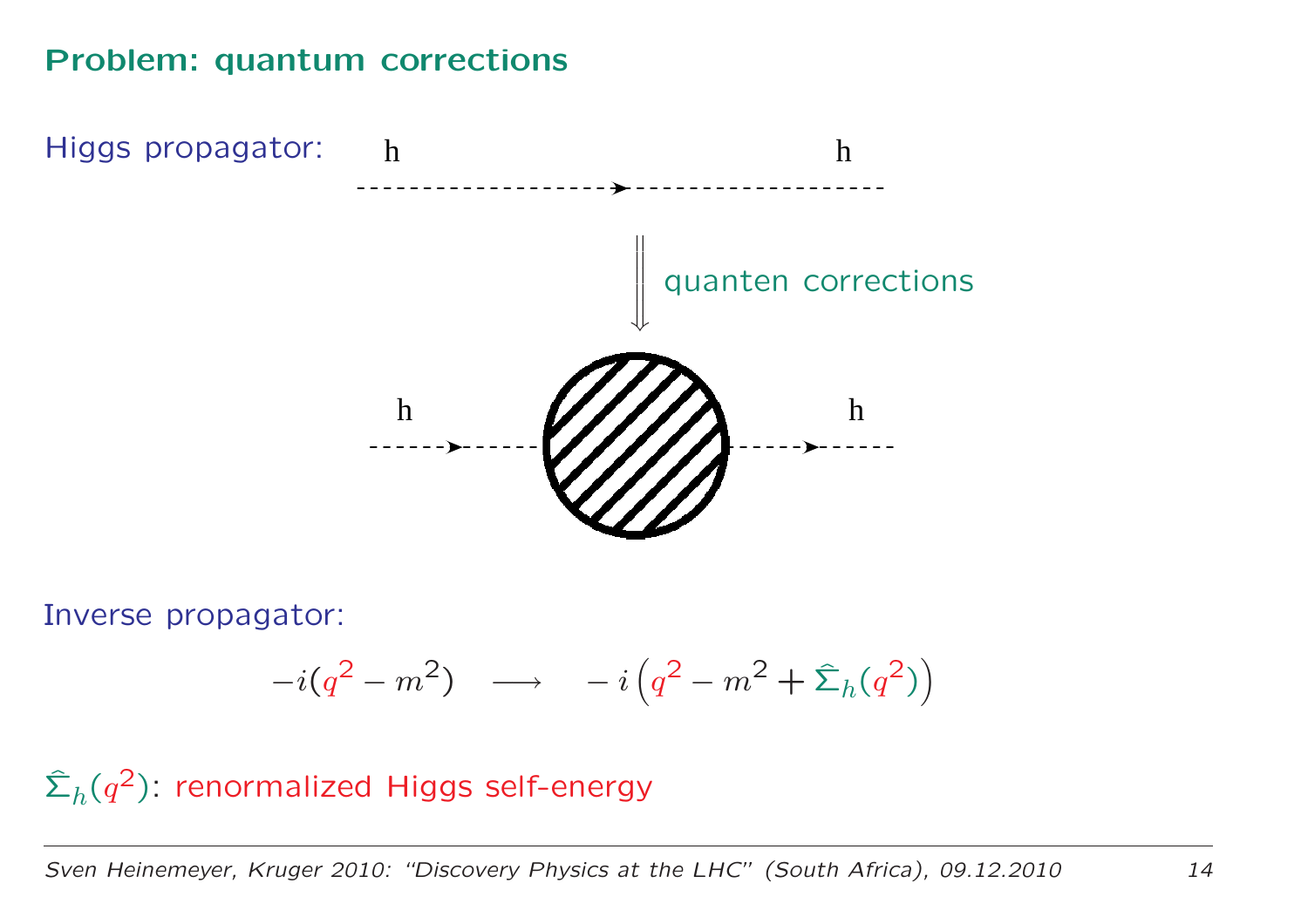#### Calculation of the blob:

$$
\mathscr{D} = \hat{\Sigma}(q^2) = \hat{\Sigma}^{(1)}(q^2) + \hat{\Sigma}^{(2)}(q^2) + \dots
$$



: all MSSM particles contribute main contribution:  $t/\tilde{t}$  sector ( $\tilde{t}$ : scalar top, SUSY partner of the t)



Dominant 1-loop corrections:  $\Delta m_h^2 \sim G_\mu m_t^4$  log  $\left(\frac{m_{\tilde{t}_1}m_{\tilde{t}_2}}{m_t^2}\right)$ 

size of the corrections:  $\mathcal{O}(50 \text{ GeV})$ 

⇒ 2-Loop calculation necessary!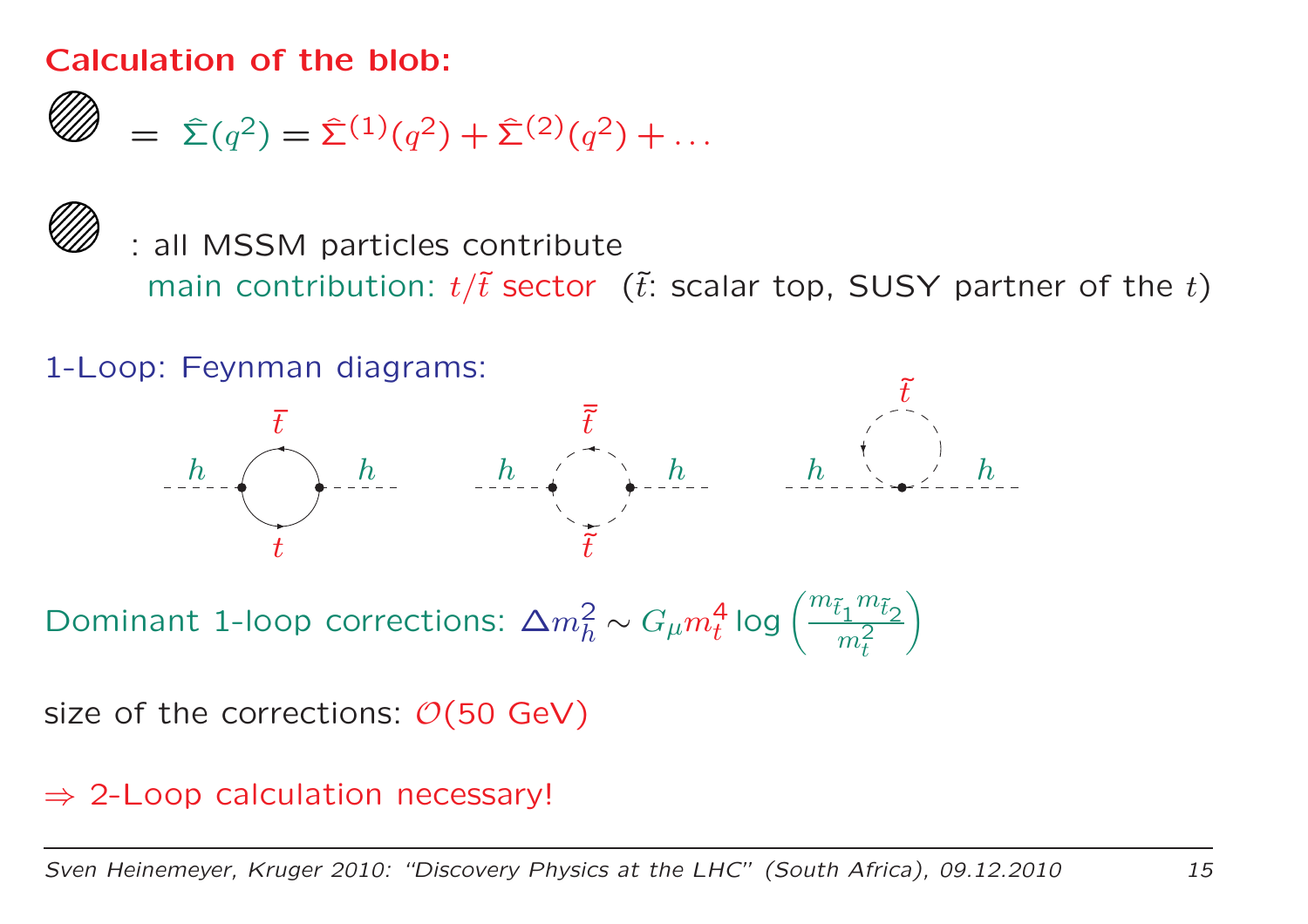2-loop:  $\hat{\Sigma}^{(2)}(0)$ 

[S. H., W. Hollik, G. Weiglein '98]

dominant contributions of  $\mathcal{O}\left( \alpha_t \alpha_s \right)$ :

(a) pure scalar diagrams (b) diagrams with gluonexchange (c) diagrams with gluinoexchange

Quite complicated calculation . . . ⇒ Need for computer algebra programms

 $[ '98 - '09 ] \Rightarrow$  many more corrections calculated!



#### End of excursion: Higgs mass calculations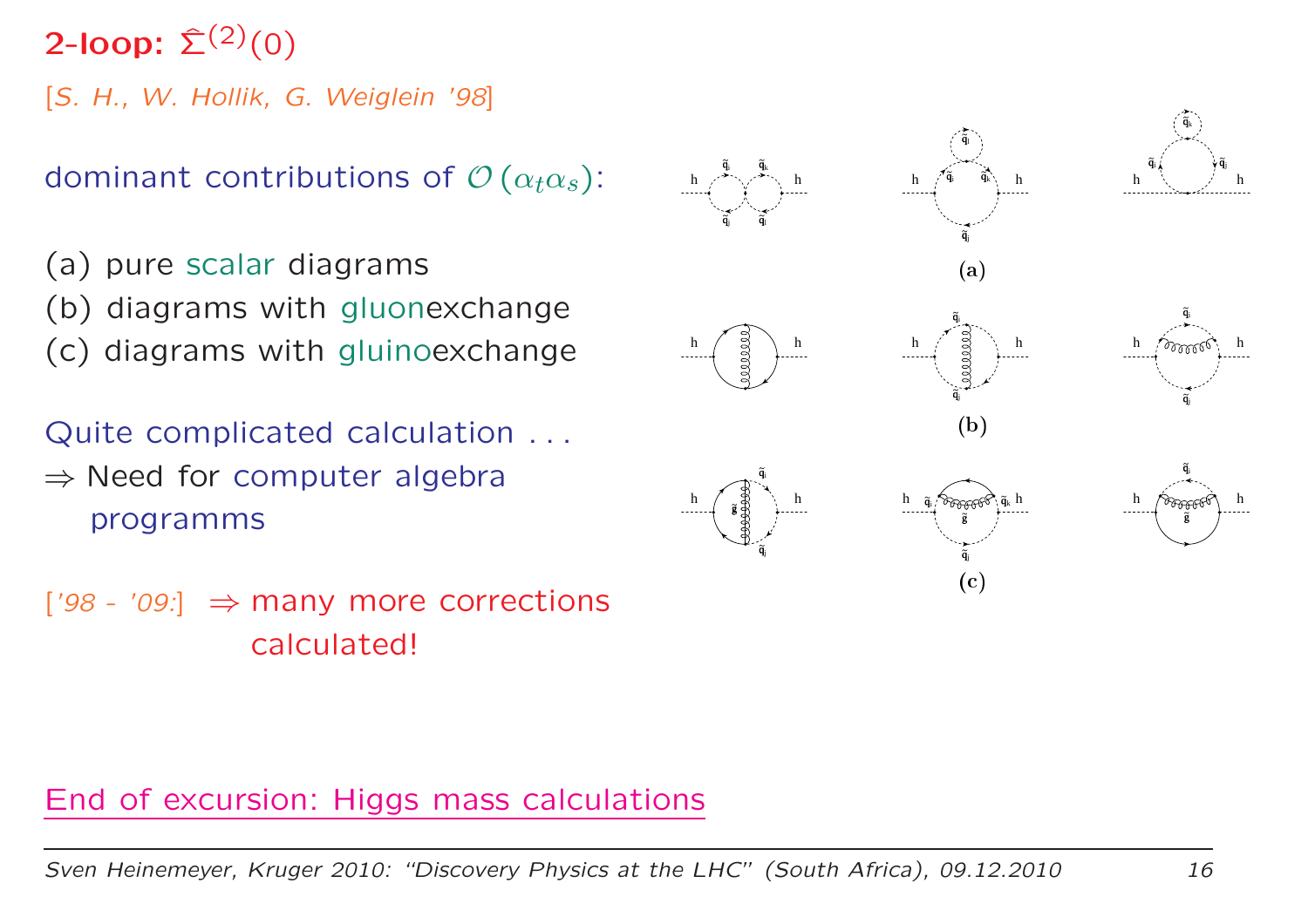Upper bound on  $M_h$  in the MSSM:

"Unconstrained MSSM":

 $M_A$ , tan  $\beta$ , 5 parameters in  $\tilde{t}-\tilde{b}$  sector,  $\mu$ ,  $m_{\tilde{q}}$ ,  $M_2$ 

 $M_h \lesssim 135$  GeV

for  $m_t = 173.3 \pm 1.1$  GeV

(including theoretical uncertainties from unknown higher orders)  $\Rightarrow$  observable at the LHC

Obtained with:

### **FeynHiggs**

[S.H., W. Hollik, G. Weiglein '98 – '02] [T. Hahn, S.H., W. Hollik, H. Rzehak, G. Weiglein '03 – '09] [T. Hahn, S.H., W. Hollik, H. Rzehak, G. Weiglein, K. Williams '10]

www.feynhiggs.de

 $\rightarrow$  all Higgs masses, couplings, BRs (easy to link, easy to use :-)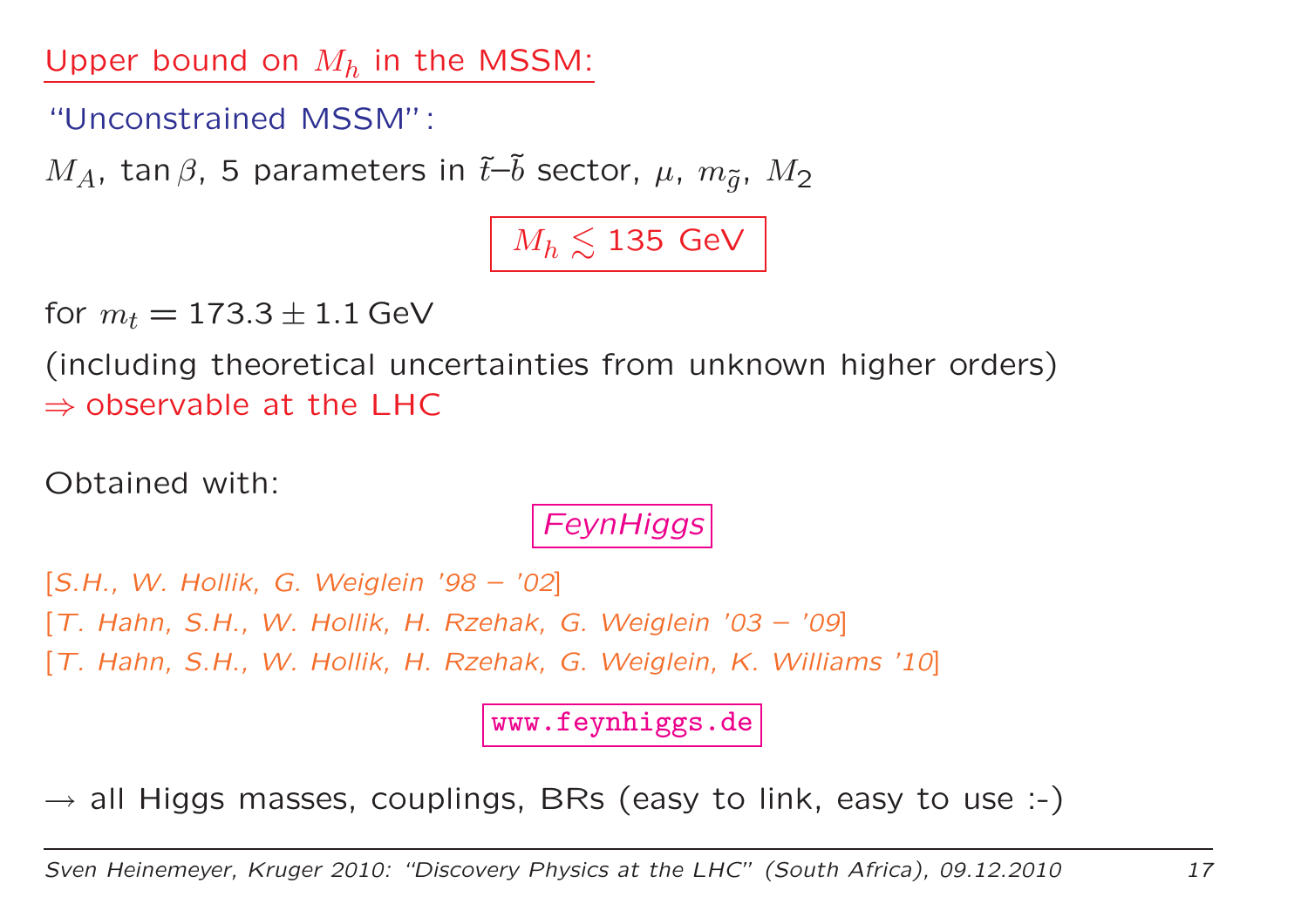#### Effects of the two-loop corrections to the lightest Higgs mass:

Example for one set of MSSM parameters



Sven Heinemeyer, Kruger 2010: "Discovery Physics at the LHC" (South Africa), 09.12.2010 18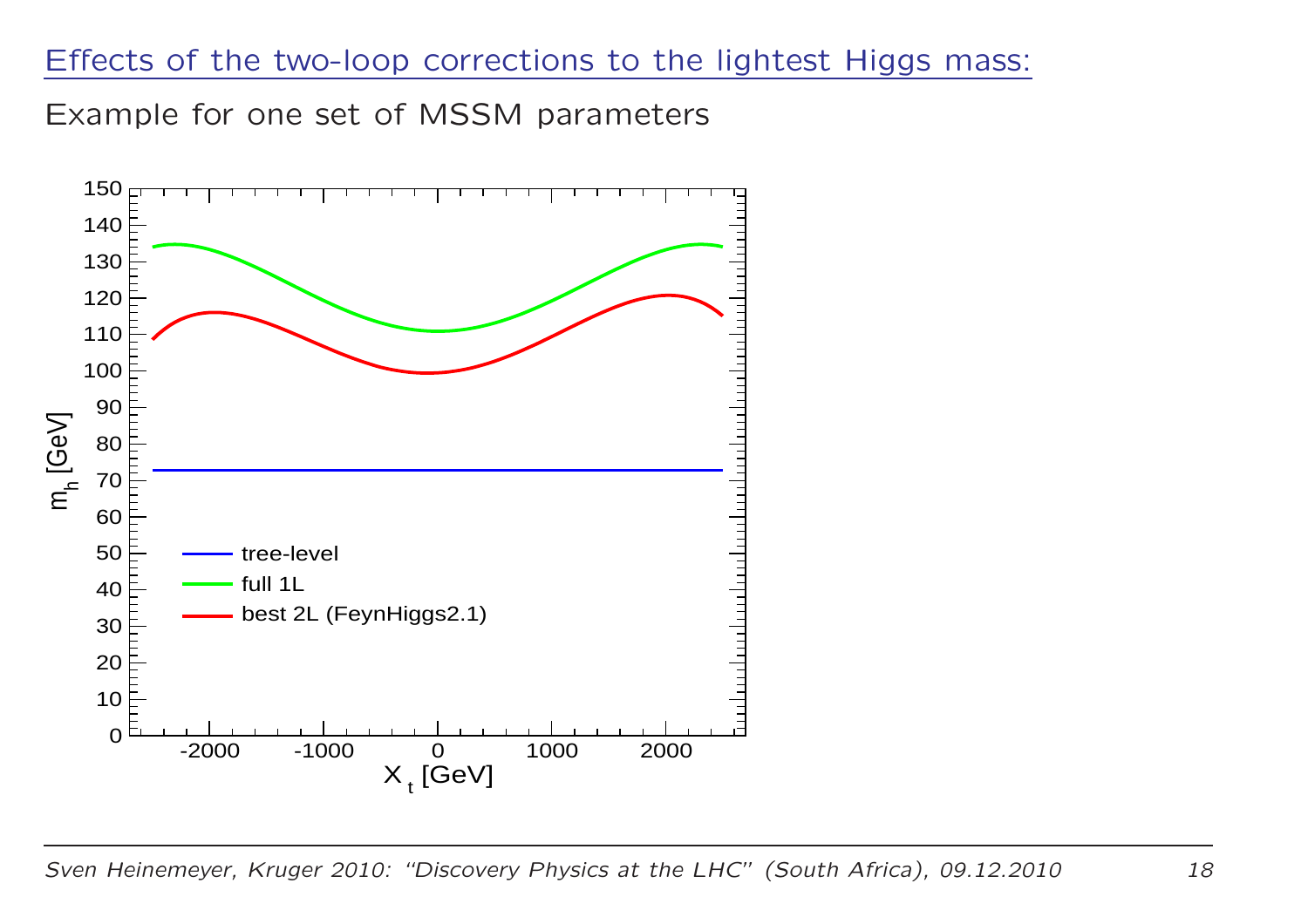#### Effects of the two-loop corrections to the lightest Higgs mass:

Example for one set of MSSM parameters